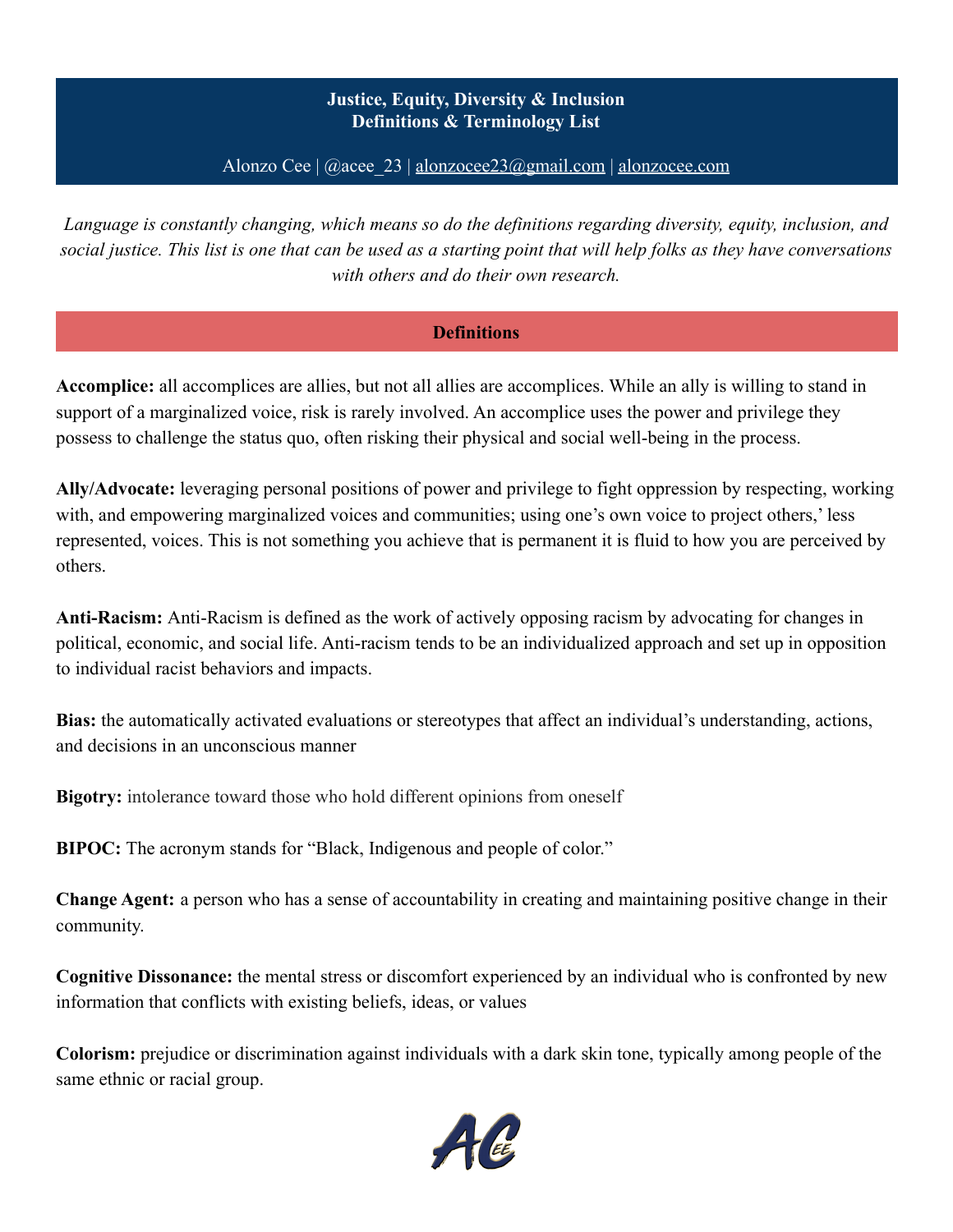#### **Justice, Equity, Diversity & Inclusion Resource List**

**Cultural Humility:** a process of reflection and lifelong inquiry, involving self-awareness of our personal and cultural biases as well as awareness and sensitivity to the significant cultural issues of others. Core to the process of cultural humility is the individual's deliberate reflection of their values and biases.

**Discrimination:** an action; to discriminate against someone means to give someone different or undesirable treatment based on a prejudice against them, especially on the basis of some aspect of their identity

**Diversity:** the ways in which people differ, encompassing the different characteristics and identities that make one individual or group different from another

**Dominant Narrative:** an explanation or story that is told in service of the dominant social group's interests and ideologies (perpetuated by repetition, authority, and silencing)

**Empathy:** understanding and vicariously experiencing the feelings, thoughts, and emotions of others

**Equality:** treating everyone the same and giving everyone access to the same opportunities

**Equity:** the fair treatment, access, opportunity, and advancement for all people, while at the same time striving to identify and eliminate barriers that have prevented the full participation of some groups

**Gaslighting:** an intentional or unintentional manipulation tactic in which a person gains power by making a victim question their own reality or sanity. Examples include but are not limited to:

- "I don't see color."
- "You should've worn something less revealing."
- "Stop feeling sorry for yourself."
- "Why can't they be peaceful? MLK was peaceful."
- "Don't be so sensitive."
- "Why so defensive all the time?"
- "How can there be racism if we had a Black President?"
- "Bisexual? This must just be a phase."

**Inclusion:** the act of creating environments in which any individual or group can be and feel welcomed, respected, supported, and valued to fully participate

**Intersectionality:** the interconnected nature of social categorizations such as race, class, and gender, which create overlapping and interdependent systems of discrimination or disadvantage

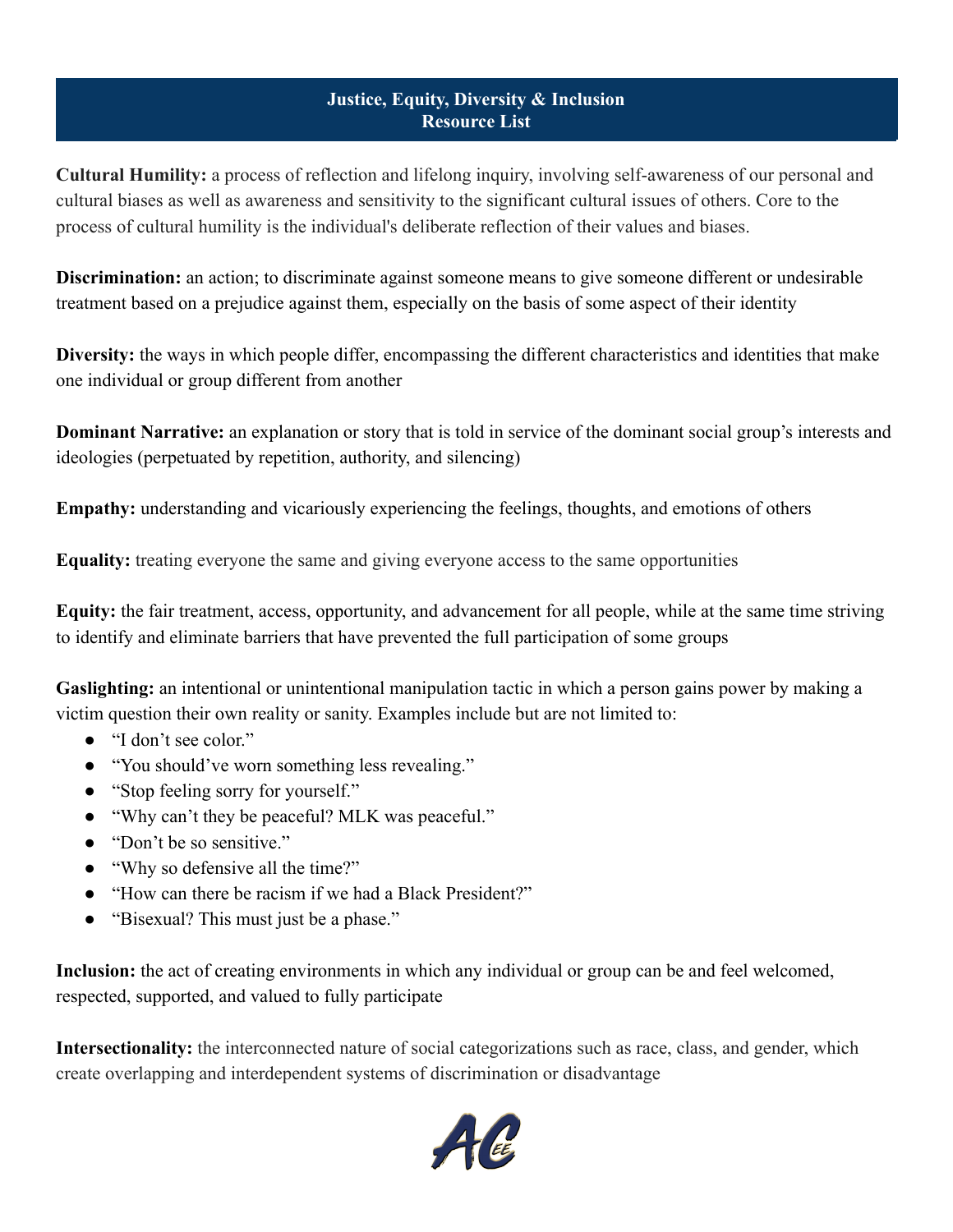#### **Justice, Equity, Diversity & Inclusion Resource List**

**Institutional Power:** The ability or official authority to decide what is best for others. The ability to decide who will have access to resources. The capacity to exercise control over others.

**Invisible Identities:** identities that cannot be seen by looking at a person

**Justice:** where societal barriers are removed, and everyone has equal access

**Land Acknowledgement:** a formal statement that recognizes and respects Indigenous Peoples as traditional stewards of this land and the enduring relationship that exists between Indigenous Peoples and their traditional territories.

To recognize the land is an expression of gratitude and appreciation to those whose territory you reside on, and a way of honoring the Indigenous people who have been living and working on the land from time immemorial. It is important to understand the long-standing history that has brought you to reside on the land and to seek to understand your place within that history. Land acknowledgments do not exist in past tense or historical context: colonialism is a current ongoing process, and we need to build the mindfulness of our present participation. It is also worth noting that acknowledging the land is Indigenous protocol. Read this [guide](https://nativegov.org/a-guide-to-indigenous-land-acknowledgment/) to [Indigenous Land Acknowledgements](https://nativegov.org/a-guide-to-indigenous-land-acknowledgment/) for more information.

**Microaggression:** everyday verbal, nonverbal, and environmental slights, snubs, or insults, whether intentional or unintentional, which communicate hostile, derogatory, or negative messages to target persons based solely upon their marginalized group membership.

**Mindfulness:** living in a state of full conscious awareness of one's whole self, other people, and the context in which we live and work

**Oppression:** a system; oppression is a systematic series of interlocking barriers that hinders or prevents some people from attaining the same successes at others, especially on the basis of certain identities

**Organizational Culture:** the shared values and beliefs set by leaders and shared by members of a company, team, or group

**Personal Values:** guiding principles and underlying beliefs that determine people's actions

**Prejudice:** a belief; holding prejudice means carrying a non-factual preconceived opinion of a person or group

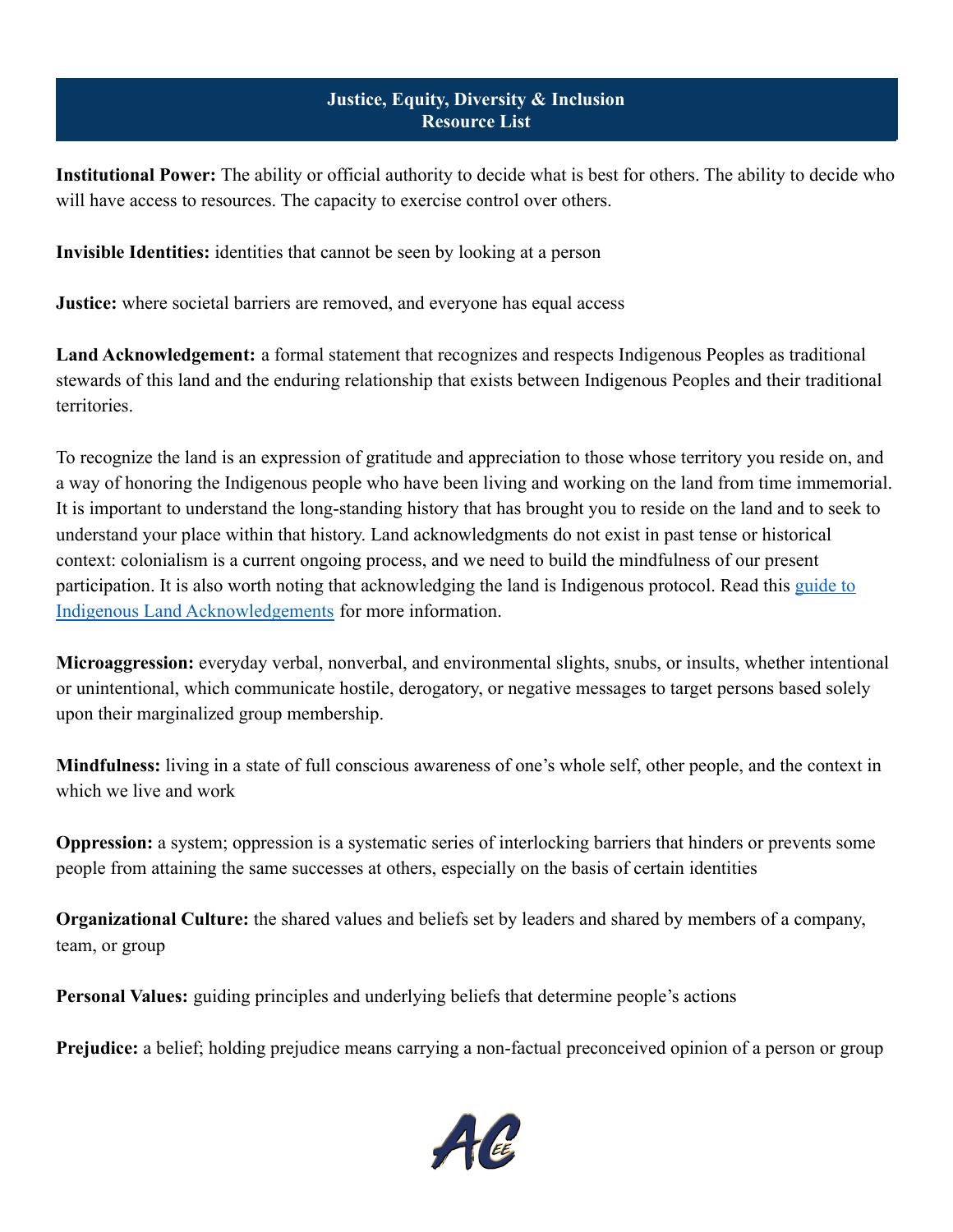### **Justice, Equity, Diversity & Inclusion Resource List**

**Privilege:** a right or immunity granted as a peculiar benefit, advantage, or favor.

**Salient Identities:** identities that more deeply affect our thoughts and experiences

**Solidarity:** unity (as of a group or class) that produces or is based on communities of interests, objectives, and standards

**Social Identities:** are aspects of ourselves that shape our perspectives, experiences, and the way we interact in the world

**Stereotype:** stereotype: an attitude, belief, feeling, or assumption about a person or group of people that are widespread and socially sanctioned; though stereotypes can be positive and negative, they all have negative effects because they support institutionalized oppression by validating oversimplified beliefs that are often not based on facts.

**Sympathy:** a shared feeling, usually of sorrow, pity or compassion for another person

**Visible Identities:** identities which can be more or less seen by looking at a person

# **Identity Table**

| <b>IDENTITY</b> | <b>DEFINITION</b>                                                                                                                                                                      | <b>GROUPS WITHIN</b>                                                                              | <b>CORRESPONDING ISM</b>                                                                                                                               |
|-----------------|----------------------------------------------------------------------------------------------------------------------------------------------------------------------------------------|---------------------------------------------------------------------------------------------------|--------------------------------------------------------------------------------------------------------------------------------------------------------|
| <b>CATEGORY</b> |                                                                                                                                                                                        | (not exhaustive)                                                                                  | <b>DEFINITION</b>                                                                                                                                      |
| Age             | Based on biological development<br>in combination with particular<br>cultural assumptions about<br>appropriate and inappropriate<br>behavior, gained knowledge, and<br>lived lifestyle | Baby Boomer,<br>Elderly, Gen X, In<br>My 20s, Millennial,<br>Young Adult, Young<br>at Heart, etc. | Ageism: The institutional,<br>cultural, and individual set of<br>practices and beliefs that<br>assign differential value to<br>people according to age |

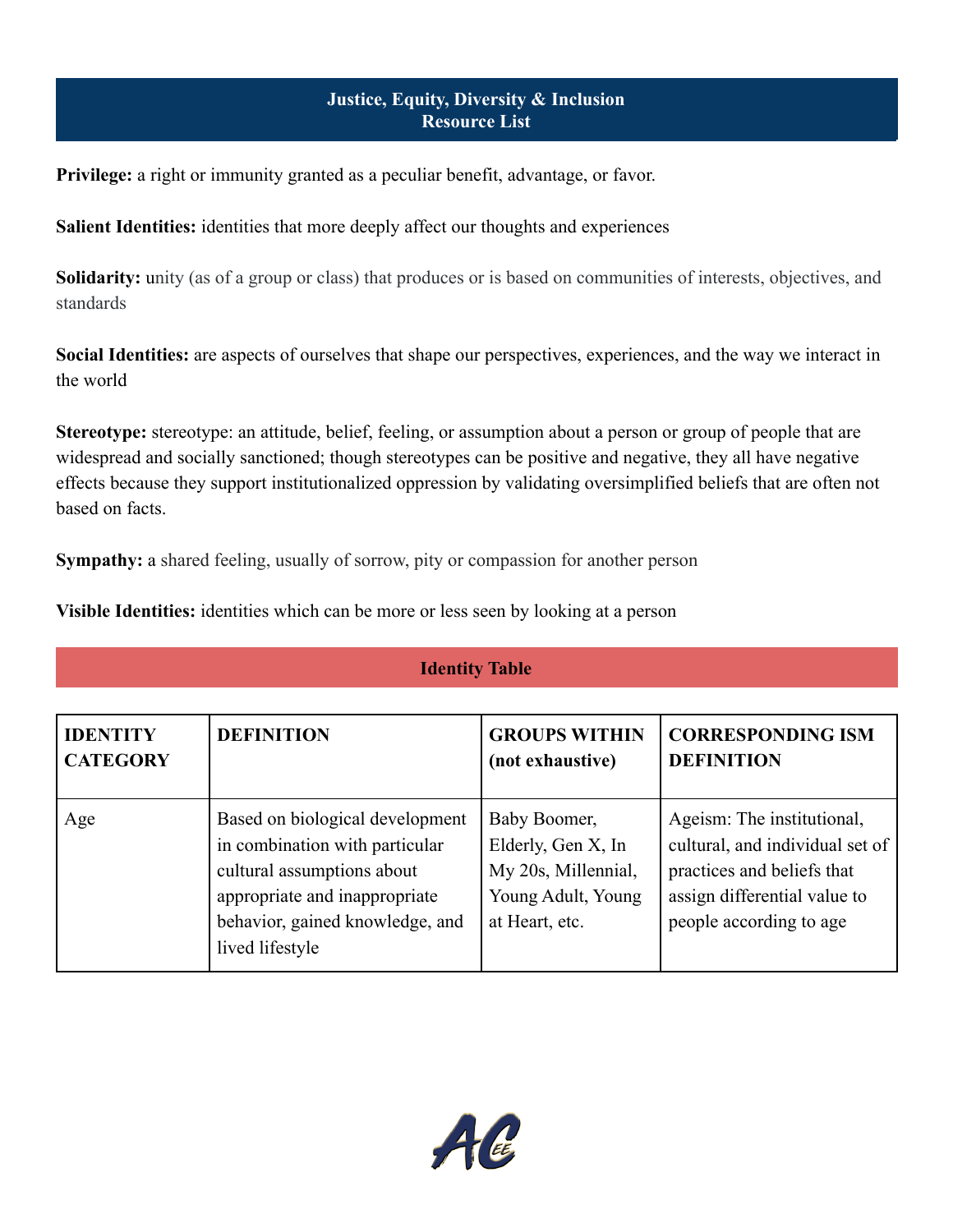| Justice, Equity, Diversity & Inclusion<br><b>Resource List</b> |                                                                                                                                                                                                                                                                                                                                                                                                                                                                                                                                                     |                                                                                                                       |                                                                                                                                                                                                                      |
|----------------------------------------------------------------|-----------------------------------------------------------------------------------------------------------------------------------------------------------------------------------------------------------------------------------------------------------------------------------------------------------------------------------------------------------------------------------------------------------------------------------------------------------------------------------------------------------------------------------------------------|-----------------------------------------------------------------------------------------------------------------------|----------------------------------------------------------------------------------------------------------------------------------------------------------------------------------------------------------------------|
| Body Size / Type<br>(Physical Image)                           | The way one looks/a subjective<br>picture of one's own physical<br>appearance established both by<br>self-observation and by noting the<br>reactions of others                                                                                                                                                                                                                                                                                                                                                                                      | Athletic, Broad,<br>Curvy, Heavy, Of<br>Size, Pear-Shaped,<br>Stocky, Slender, Tall,<br>Thin, Fat, etc.               | Sizeism: discrimination or<br>prejudice directed against<br>people because of their size<br>and especially because of<br>their weight                                                                                |
| Ethnicity                                                      | The fact or state of belonging to a<br>social group that has a common<br>national or cultural tradition                                                                                                                                                                                                                                                                                                                                                                                                                                             | American, Chinese,<br>European-American,<br>Guatemalan, Italian,<br>Irish, Jewish,<br>Lebanese, Puerto<br>Rican, etc. | Ethnocentrism: evaluation of<br>other cultures according to<br>preconceptions originating in<br>the standards and customs of<br>one's own culture                                                                    |
| Gender                                                         | The range of characteristics<br>pertaining to, and differentiating<br>between, masculinity and<br>femininity. Depending on the<br>context, these characteristics may<br>include biological sex (i.e., the<br>state of being male, female, or an<br>intersex variation), sex-based<br>social structures (i.e., gender<br>roles), or gender identity. Most<br>cultures use a gender binary,<br>having two genders (boys/men<br>and girls/women); those who<br>exist outside these groups fall<br>under the umbrella term<br>non-binary or genderqueer | Androgynous,<br>Genderqueer, Man,<br>Transgender,<br>Woman, etc.                                                      | Sexism: The cultural,<br>institutional, and individual<br>set of beliefs and practices<br>that privilege men,<br>subordinate other genders<br>and denigrate values and<br>practices associated with<br>other genders |

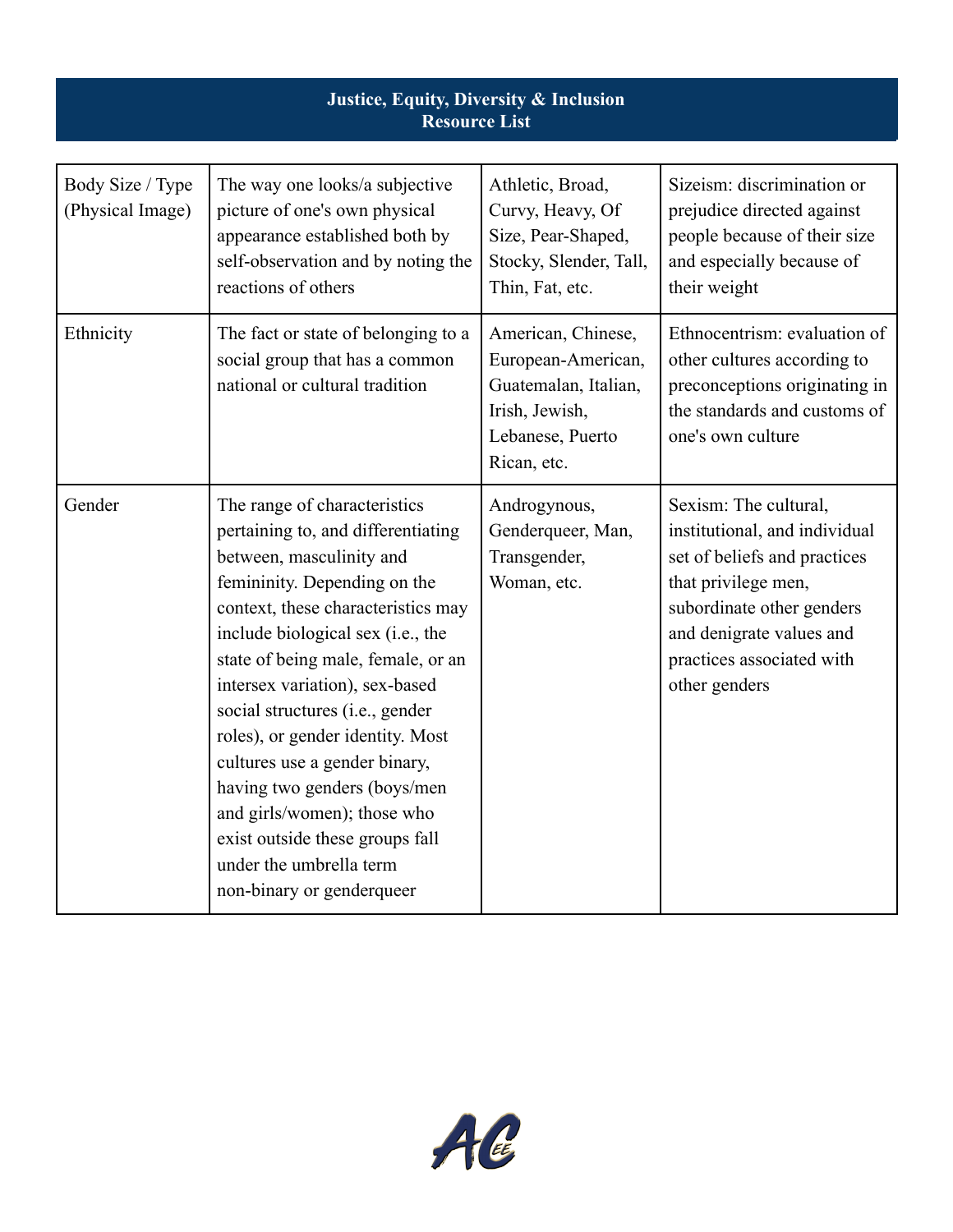| Justice, Equity, Diversity & Inclusion<br><b>Resource List</b> |                                                                                                                                                                     |                                                                                                                                         |                                                                                                                                                                                                                                              |
|----------------------------------------------------------------|---------------------------------------------------------------------------------------------------------------------------------------------------------------------|-----------------------------------------------------------------------------------------------------------------------------------------|----------------------------------------------------------------------------------------------------------------------------------------------------------------------------------------------------------------------------------------------|
| Hidden                                                         | Identities we don't often share;<br>nonconventional identities that<br>shape people's experiences                                                                   | Being the child of an<br>alcoholic, Single<br>Parent, Having<br>divorced parents,<br>Survivor of sexual<br>violence, Criminal<br>record | N/A                                                                                                                                                                                                                                          |
| Indigenous<br>Affiliation                                      | Ethnic groups who are the<br>original or earliest known<br>inhabitants of an area                                                                                   | Aboriginal, Apache,<br>Cherokee, Creek,<br>Dakota, Mohawk,<br>Navajo, Santal,<br>Seminole, Sioux, etc.                                  | Discrimination toward<br>Indigenous People                                                                                                                                                                                                   |
| Nationality /<br><b>Immigrant Status</b>                       | Involves citizenship from where<br>someone was born                                                                                                                 | Born Citizen,<br>Undocumented, etc.                                                                                                     | Xenophobia: dislike of or<br>prejudice against people<br>from other countries                                                                                                                                                                |
| Other                                                          | Identity groups that influence a<br>person's experience but is not<br>recognized as a major social<br>identifier; not typically used as a<br>demographic identifier | Activist, Cancer<br>Survivor, Introvert,<br>Parent, Republican,<br>Southerner, Student,<br>Supervisor, Veteran,<br>etc.                 | N/A                                                                                                                                                                                                                                          |
| <b>Ability</b>                                                 | Mental/Emotional or Physical<br>disabilities/abilities                                                                                                              | Abled, Disabled,<br>Person with a<br>Disability                                                                                         | Ableism: A pervasive system<br>of discrimination and<br>exclusion that oppresses<br>people who social<br>institutions and societies<br>have deemed as different or<br>less than due to their<br>physical, mental, and<br>emotional abilities |

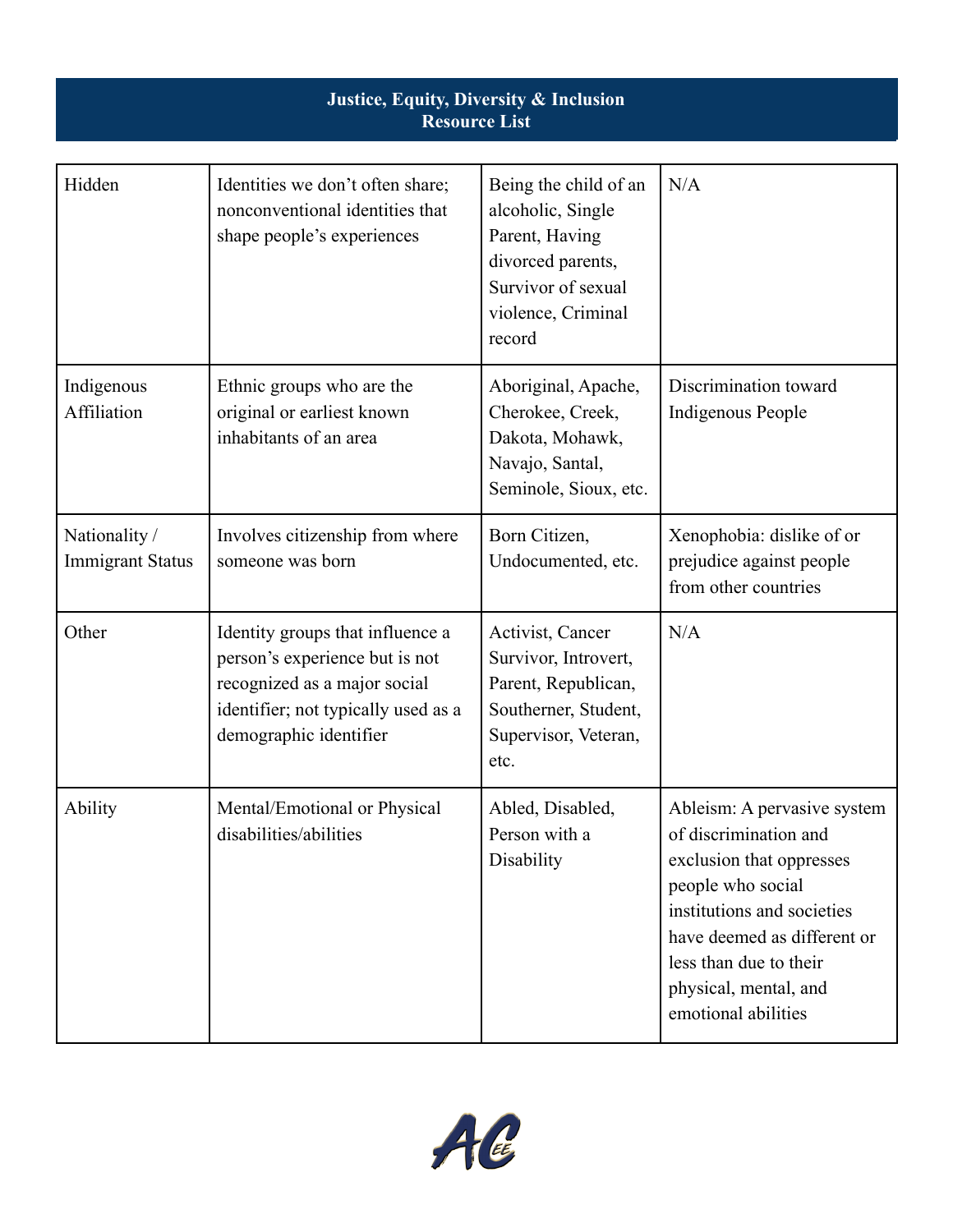| Justice, Equity, Diversity & Inclusion<br><b>Resource List</b> |                                                                                                                                                                                                 |                                                                                                                                                  |                                                                                                                                                                                                                                                                        |
|----------------------------------------------------------------|-------------------------------------------------------------------------------------------------------------------------------------------------------------------------------------------------|--------------------------------------------------------------------------------------------------------------------------------------------------|------------------------------------------------------------------------------------------------------------------------------------------------------------------------------------------------------------------------------------------------------------------------|
| Race                                                           | A socially constructed notion of a<br>distinct biological type of human<br>being, usually based on skin color<br>or other physical characteristics                                              | Asian, Black, Latinx,<br>Indigenous/Native,<br>Pacific Islander,<br>White,<br>Bi/Multiracial, etc.                                               | Racism: Race prejudice +<br>Power<br>(not to be confused with<br>bias, intolerance, bigotry,<br>prejudice or discrimination)                                                                                                                                           |
| Religion / World<br>View / Faith /<br>Spirituality             | One's way of understanding the<br>world through religion,<br>spirituality, or other forms of<br>meaning-making                                                                                  | Atheist, Catholic,<br>Jewish, Muslim,<br>Native Religions,<br>Protestant, Quaker,<br>Hindu, Spiritual but<br>Not Religious,<br>Questioning, etc. | Sectarianism: a form of<br>prejudice, discrimination, or<br>hatred arising from attaching<br>relations of inferiority and<br>superiority to differences<br>between subdivisions within<br>a group                                                                      |
| <b>Sex</b>                                                     | Refers to physical attributes that<br>typically mark bodies as female,<br>intersex, or male through<br>distinctions on chromosomal,<br>hormonal, genitalia, and/or<br>reproductive organ levels | Female, Intersex,<br>Male                                                                                                                        | Cisgenderism: refers to the<br>cultural and systemic<br>ideology that denies,<br>denigrates, or pathologizes<br>self-identified gender<br>identities that do not align<br>with assigned gender at birth<br>as well as resulting behavior,<br>expression, and community |
| Sexual<br>Orientation                                          | An individual's emotional,<br>physical, spiritual, sexual, or<br>relational attraction to others                                                                                                | Asexual, Bisexual,<br>Gay, Heterosexual,<br>Lesbian, Pansexual,<br>Polyamorous, Queer,<br>Questioning, etc.                                      | Heterosexism: The<br>individual, institutional, and<br>societal/cultural beliefs that<br>heterosexuality is the only<br>normal sexual orientation                                                                                                                      |